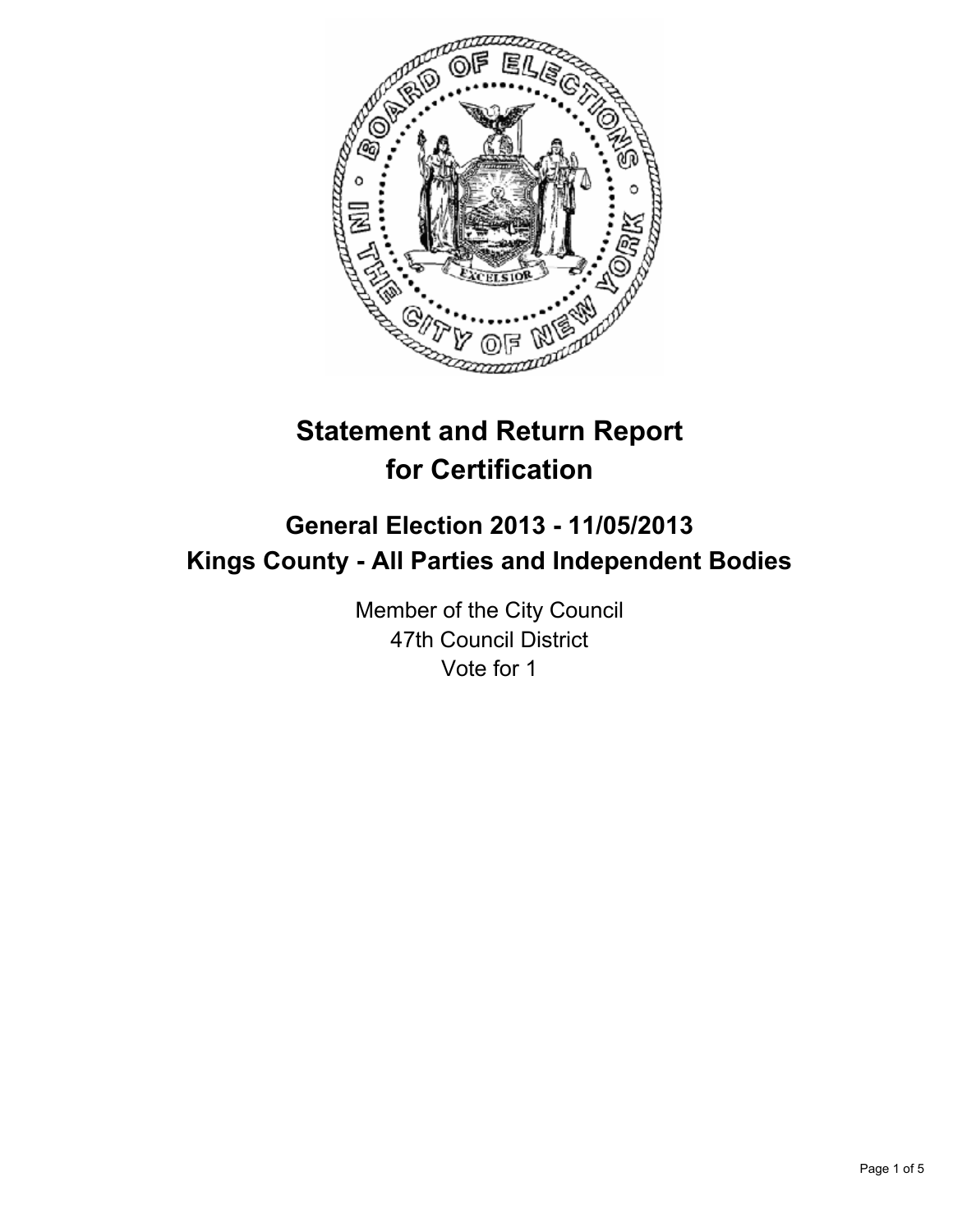

## **Assembly District 45**

| <b>PUBLIC COUNTER</b>                                    | 2,673    |
|----------------------------------------------------------|----------|
| <b>EMERGENCY</b>                                         | 0        |
| <b>ABSENTEE/MILITARY</b>                                 | 81       |
| <b>FEDERAL</b>                                           | 0        |
| <b>SPECIAL PRESIDENTIAL</b>                              | $\Omega$ |
| <b>AFFIDAVIT</b>                                         | 33       |
| <b>Total Ballots</b>                                     | 2,787    |
| Less - Inapplicable Federal/Special Presidential Ballots | 0        |
| <b>Total Applicable Ballots</b>                          | 2,787    |
| MARK TREYGER (DEMOCRATIC)                                | 1,543    |
| ANDREW J. SULLIVAN (REPUBLICAN)                          | 667      |
| ANDREW J. SULLIVAN (CONSERVATIVE)                        | 146      |
| CONNIS M. MOBLEY (SCHOOL CHOICE)                         | 20       |
| CHAIM DEUTCH (WRITE-IN)                                  | 1        |
| CHAIM DEUTSCH (WRITE-IN)                                 | 1        |
| CHARKS JOSEPH ZAMI (WRITE-IN)                            | 1        |
| DAVID STOROBIN (WRITE-IN)                                | 1        |
| DAVIDZON GREGORY (WRITE-IN)                              | 1        |
| GREGORY DAVIDZON (WRITE-IN)                              | 24       |
| UNATTRIBUTABLE WRITE-IN (WRITE-IN)                       | 5        |
| <b>Total Votes</b>                                       | 2,410    |
| Unrecorded                                               | 377      |

## **Assembly District 46**

| <b>PUBLIC COUNTER</b>                                    | 4,867        |
|----------------------------------------------------------|--------------|
| <b>EMERGENCY</b>                                         | 14           |
| ABSENTEE/MILITARY                                        | 196          |
| <b>FEDERAL</b>                                           | 0            |
| SPECIAL PRESIDENTIAL                                     | $\mathbf{0}$ |
| <b>AFFIDAVIT</b>                                         | 69           |
| <b>Total Ballots</b>                                     | 5,146        |
| Less - Inapplicable Federal/Special Presidential Ballots | 0            |
| <b>Total Applicable Ballots</b>                          | 5,146        |
| MARK TREYGER (DEMOCRATIC)                                | 3,683        |
| ANDREW J. SULLIVAN (REPUBLICAN)                          | 596          |
| ANDREW J. SULLIVAN (CONSERVATIVE)                        | 100          |
| CONNIS M. MOBLEY (SCHOOL CHOICE)                         | 166          |
| DANIEL SQUADRON (WRITE-IN)                               | 1            |
| DAVID STOROBIN (WRITE-IN)                                | 7            |
| GREGORY DAVIDZON (WRITE-IN)                              | 47           |
| JENNIFER THOMAS (WRITE-IN)                               | 1            |
| KIM COUNCIL (WRITE-IN)                                   | 1            |
| UNATTRIBUTABLE WRITE-IN (WRITE-IN)                       | 18           |
| <b>Total Votes</b>                                       | 4,620        |
| Unrecorded                                               | 526          |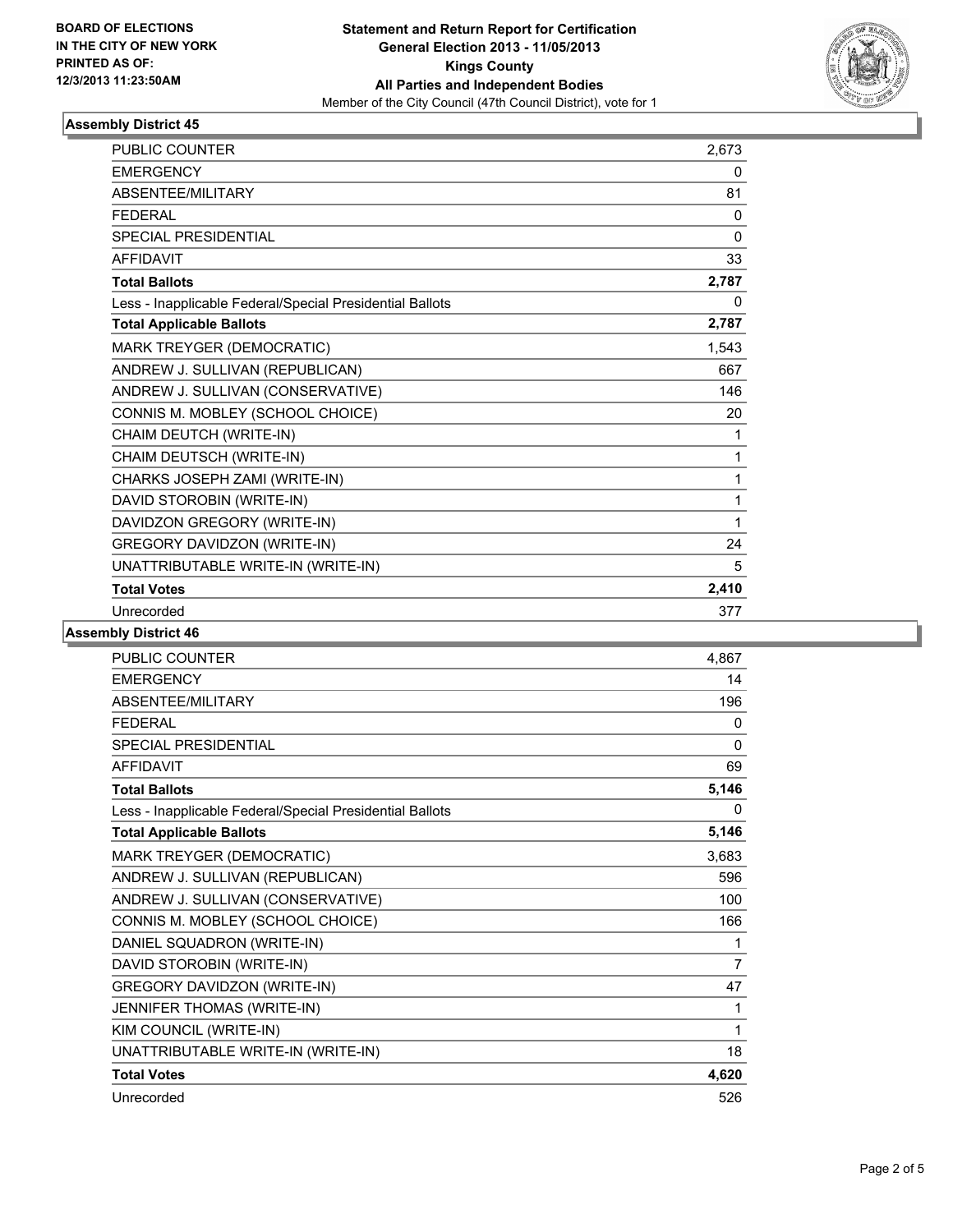

## **Assembly District 47**

| <b>PUBLIC COUNTER</b>                                    | 4,727    |
|----------------------------------------------------------|----------|
| <b>EMERGENCY</b>                                         | 0        |
| <b>ABSENTEE/MILITARY</b>                                 | 199      |
| <b>FFDFRAL</b>                                           | 0        |
| <b>SPECIAL PRESIDENTIAL</b>                              | $\Omega$ |
| <b>AFFIDAVIT</b>                                         | 61       |
| <b>Total Ballots</b>                                     | 4,987    |
| Less - Inapplicable Federal/Special Presidential Ballots | 0        |
| <b>Total Applicable Ballots</b>                          | 4,987    |
| MARK TREYGER (DEMOCRATIC)                                | 2,915    |
| ANDREW J. SULLIVAN (REPUBLICAN)                          | 1,143    |
| ANDREW J. SULLIVAN (CONSERVATIVE)                        | 262      |
| CONNIS M. MOBLEY (SCHOOL CHOICE)                         | 47       |
| DAN BONANNO (WRITE-IN)                                   | 2        |
| DAVID G. GREENFIELD (WRITE-IN)                           | 1        |
| DAVID STOROBIN (WRITE-IN)                                | 1        |
| <b>GREGORY DAVIDZON (WRITE-IN)</b>                       | 11       |
| JOHN LISYENSKY (WRITE-IN)                                | 1        |
| UNATTRIBUTABLE WRITE-IN (WRITE-IN)                       | 12       |
| VICTOR DIBLASE (WRITE-IN)                                | 1        |
| <b>Total Votes</b>                                       | 4,396    |
| Unrecorded                                               | 591      |

## **Assembly District 48**

| PUBLIC COUNTER                                           | 129            |
|----------------------------------------------------------|----------------|
| <b>EMERGENCY</b>                                         | 0              |
| ABSENTEE/MILITARY                                        | $\overline{4}$ |
| <b>FEDERAL</b>                                           | 0              |
| <b>SPECIAL PRESIDENTIAL</b>                              | 0              |
| <b>AFFIDAVIT</b>                                         | $\mathbf{0}$   |
| <b>Total Ballots</b>                                     | 133            |
| Less - Inapplicable Federal/Special Presidential Ballots | 0              |
| <b>Total Applicable Ballots</b>                          | 133            |
| <b>MARK TREYGER (DEMOCRATIC)</b>                         | 74             |
| ANDREW J. SULLIVAN (REPUBLICAN)                          | 30             |
| ANDREW J. SULLIVAN (CONSERVATIVE)                        | 10             |
| CONNIS M. MOBLEY (SCHOOL CHOICE)                         | 0              |
| <b>GREGORY DAVIDZON (WRITE-IN)</b>                       | 1              |
| <b>Total Votes</b>                                       | 115            |
| Unrecorded                                               | 18             |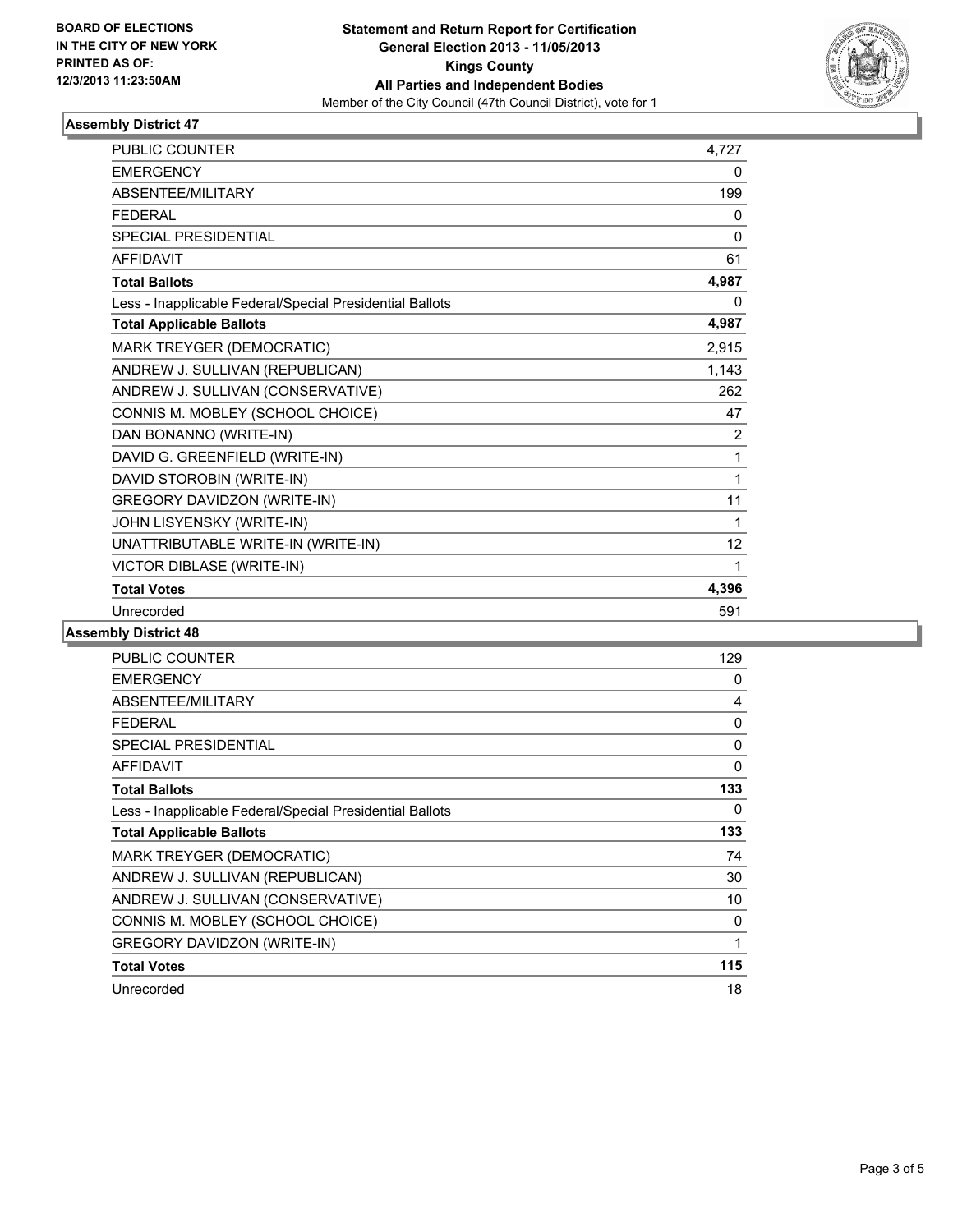

## **Assembly District 49**

| <b>PUBLIC COUNTER</b>                                    | 1,728    |
|----------------------------------------------------------|----------|
| <b>EMERGENCY</b>                                         | 1        |
| <b>ABSENTEE/MILITARY</b>                                 | 32       |
| <b>FFDFRAL</b>                                           | $\Omega$ |
| <b>SPECIAL PRESIDENTIAL</b>                              | $\Omega$ |
| <b>AFFIDAVIT</b>                                         | 21       |
| <b>Total Ballots</b>                                     | 1,782    |
| Less - Inapplicable Federal/Special Presidential Ballots | 0        |
| <b>Total Applicable Ballots</b>                          | 1,782    |
| MARK TREYGER (DEMOCRATIC)                                | 981      |
| ANDREW J. SULLIVAN (REPUBLICAN)                          | 413      |
| ANDREW J. SULLIVAN (CONSERVATIVE)                        | 122      |
| CONNIS M. MOBLEY (SCHOOL CHOICE)                         | 14       |
| <b>GREGORY DAVIDZON (WRITE-IN)</b>                       | 1        |
| JIMMY MCMILLAN (WRITE-IN)                                | 1        |
| JOHN F. QUAGLIONE (WRITE-IN)                             | 1        |
| SIFER ASEPH (WRITE-IN)                                   | 1        |
| UNATTRIBUTABLE WRITE-IN (WRITE-IN)                       | 1        |
| <b>Total Votes</b>                                       | 1,535    |
| Unrecorded                                               | 247      |